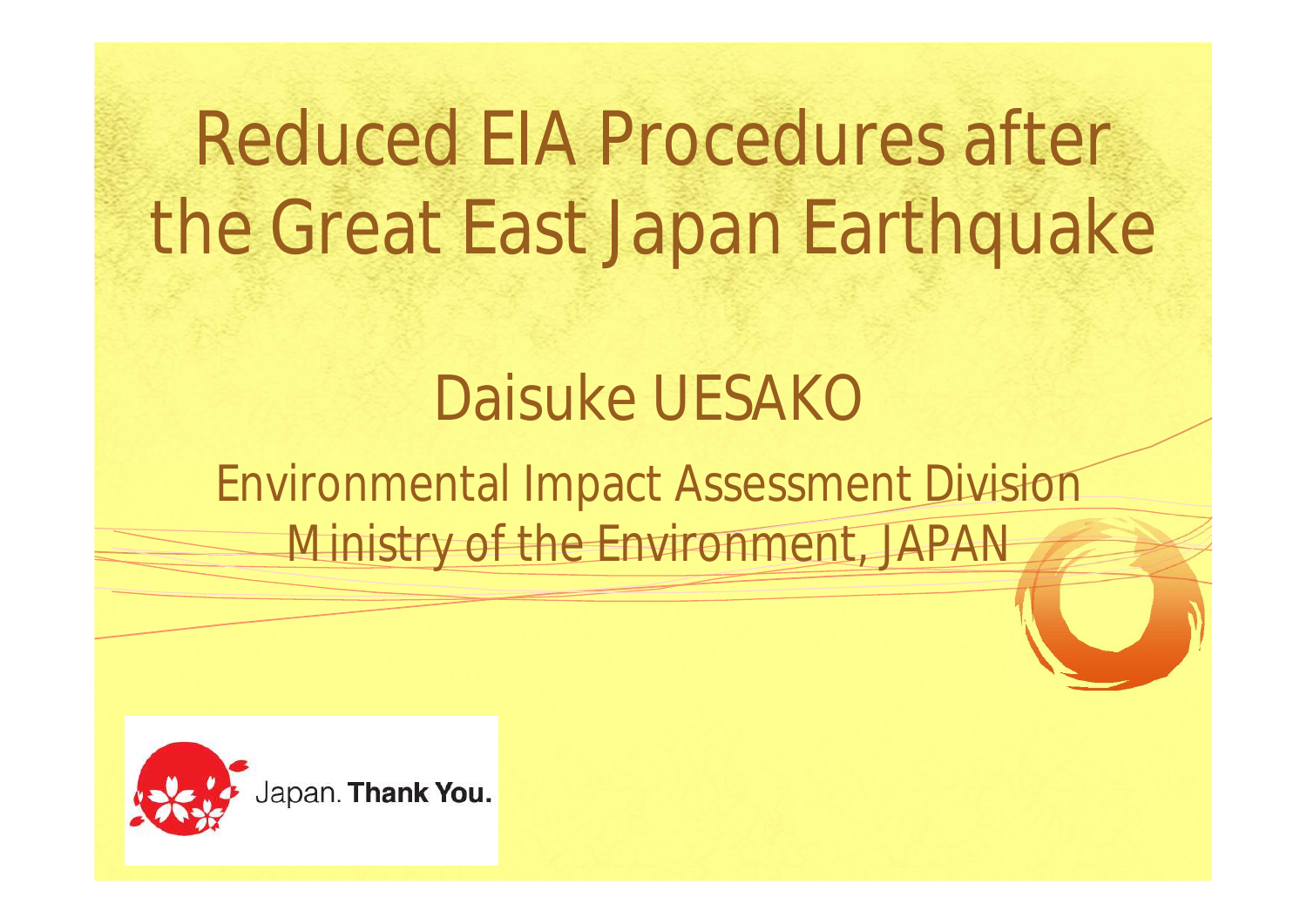Great East Japan Earthquake (March 11, 2011)

Magnitude: 9.0 (M $_{\textrm{\tiny{W}}}$ ) Casualties: 16,000 deaths / 3,000 missing





Epicenter of the earthquake<sup>\*1</sup> Tsunami flooding on the Sendai Airport runway<sup>\*1</sup>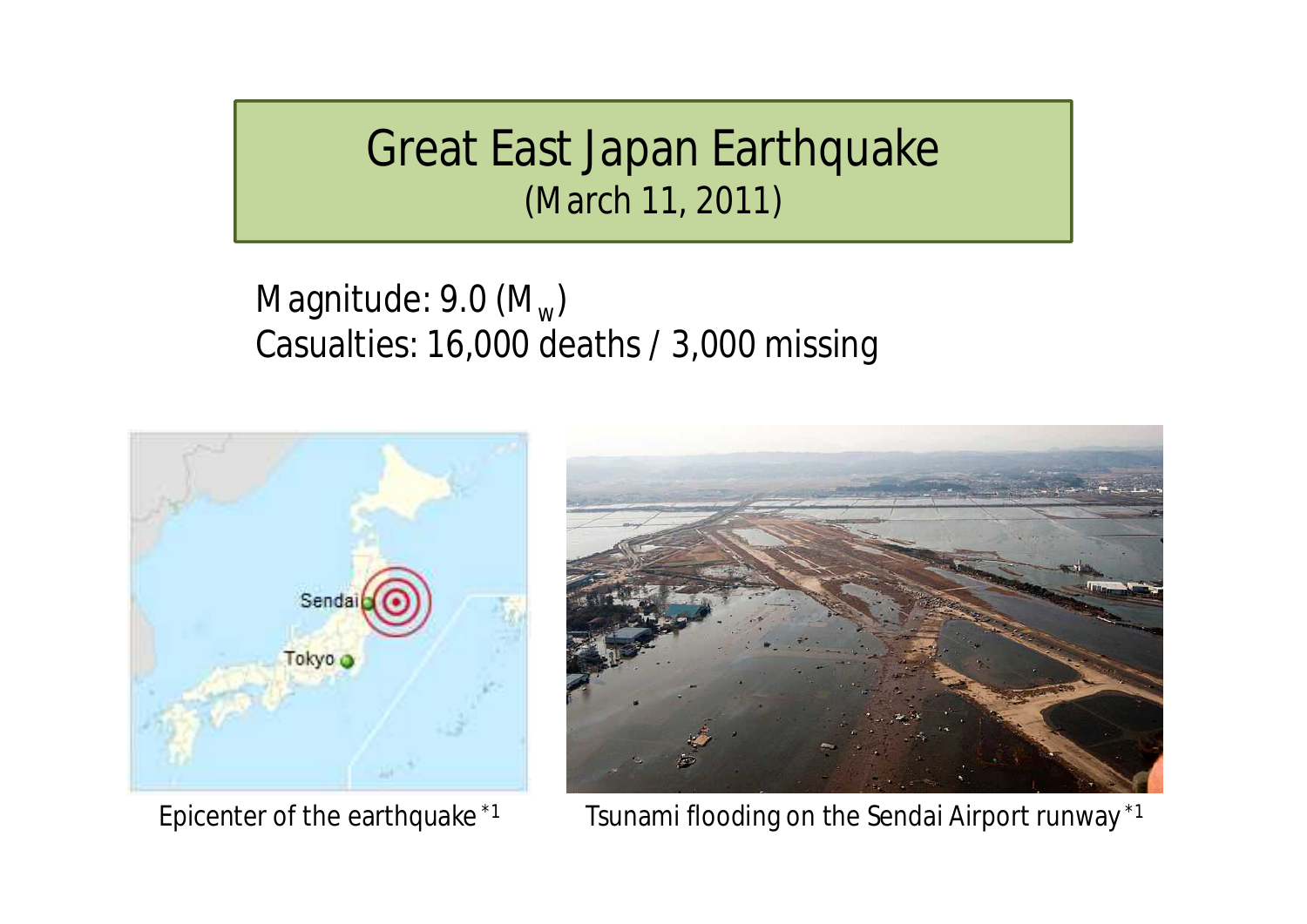#### **1. Exemption of EIA Procedure Requirement for On-site Recovery Projects (1/3)**



Rolling blackout after the earthquake \*1

Electricity shortages as many power plants were damaged

- $\rightarrow$  Need for immediate recovery of power supply
- → Exemption of EIA procedure requirement applied for the first time

A disaster recovery project is exempt from EIA Procedure (Article 52 of EIA Act)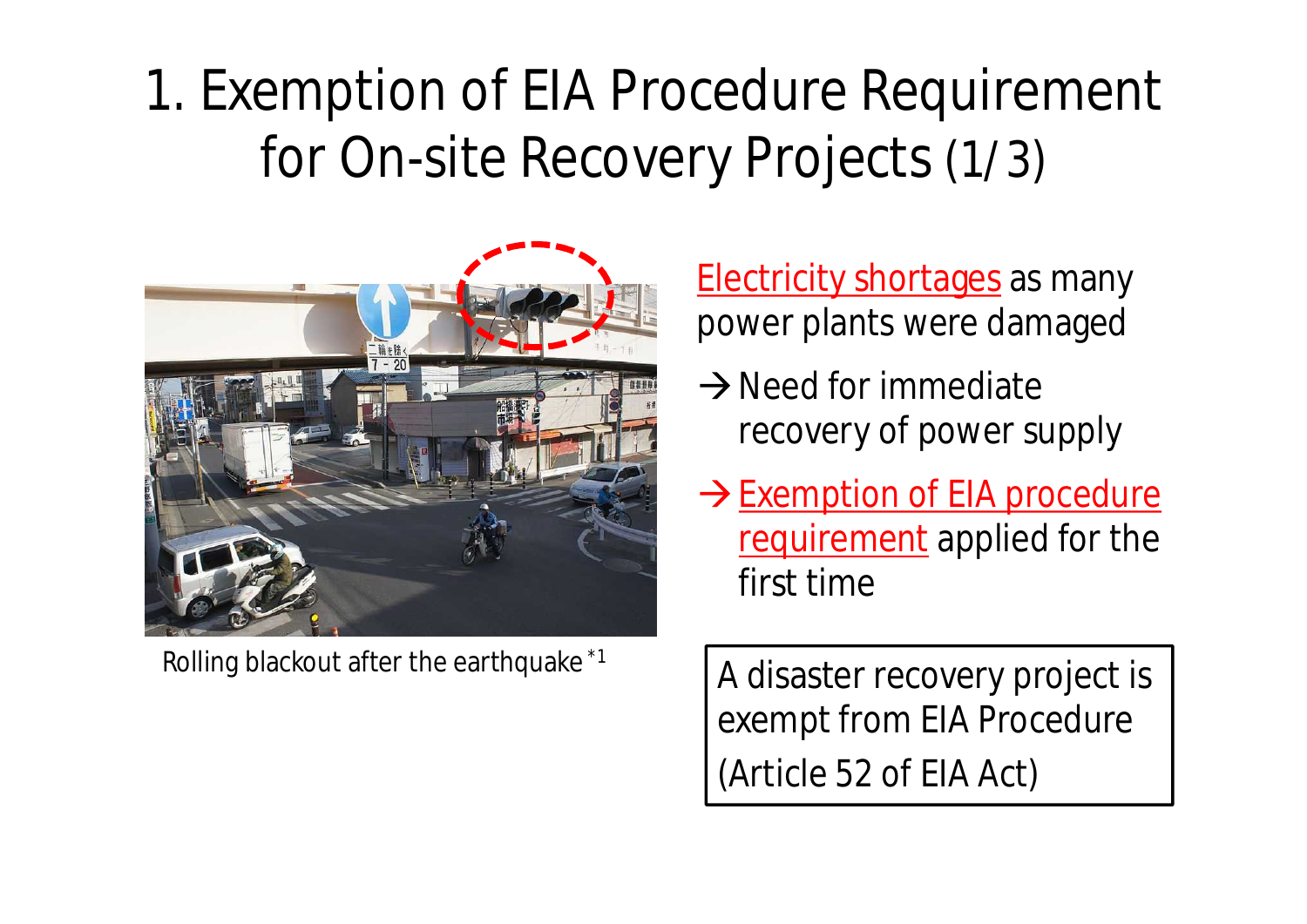### **2. Exemption of EIA Procedure Requirement for On-site Recovery Projects (2/3)**

(Exemption of EIA) Installation of supplementary power generation facilities (SPGFs)

(Requirements of exemption)

- 1) Installed on the premises of existing power plants
- 2) Operations are specified in restoration plans within 1 year and started within approx. 3 years



SPGF installed at Kawasaki Thermal Power Plant \*2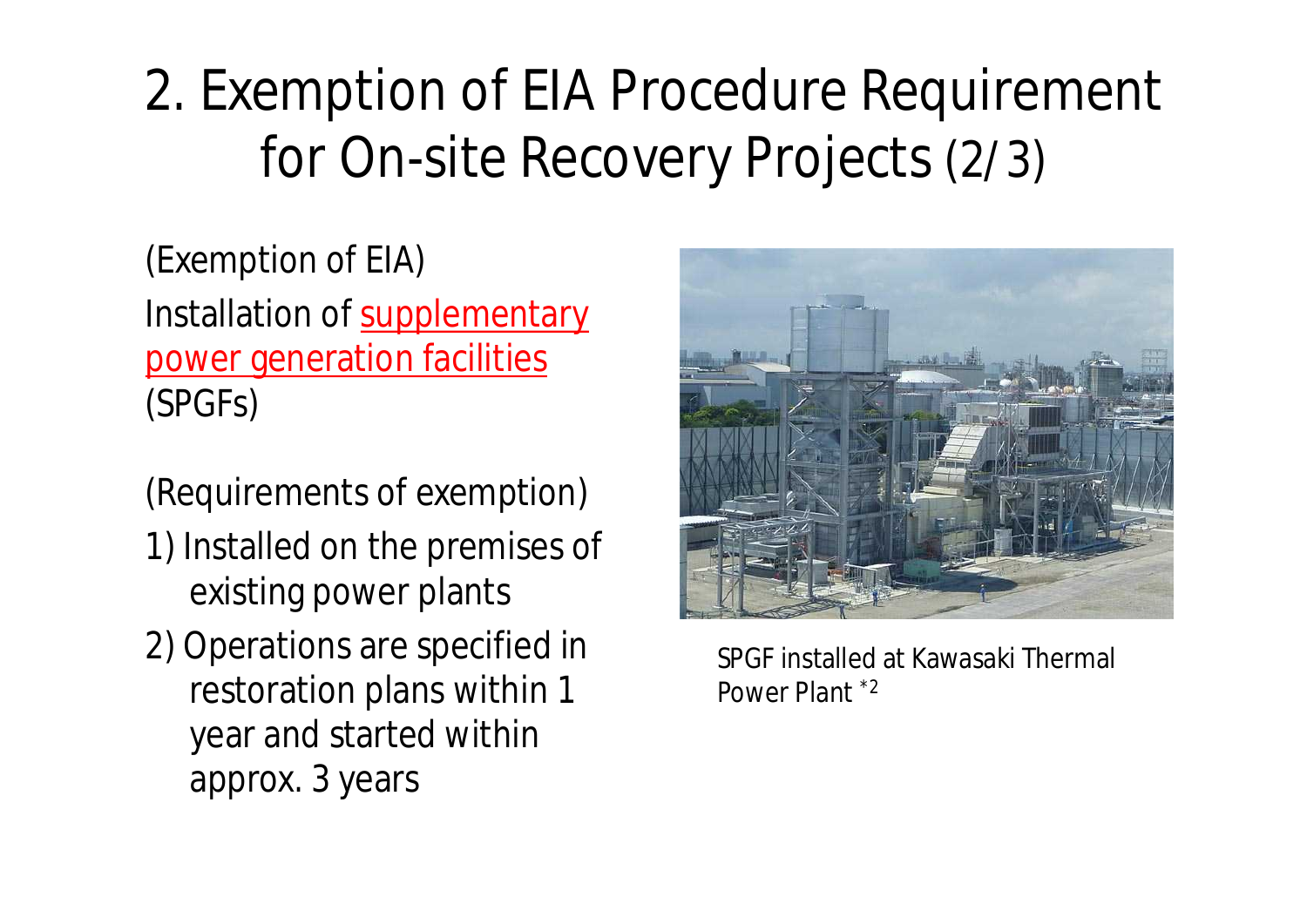**2. Exemption of EIA Procedure Requirement for On-site Recovery Projects (3/3)**

Installed SPGFs (total):

3,878 MW (at 12 sites in eastern Japan)

Regardless of the exemption, voluntary EIAs were recommended including:

- $\triangleright$  Consideration to minimize environmental impacts
- **≻ Close communications to local** governments and citizens
- Announcement of measures for protecting the environment



 $\rightarrow$  Adequate measures to protect the environment were taken.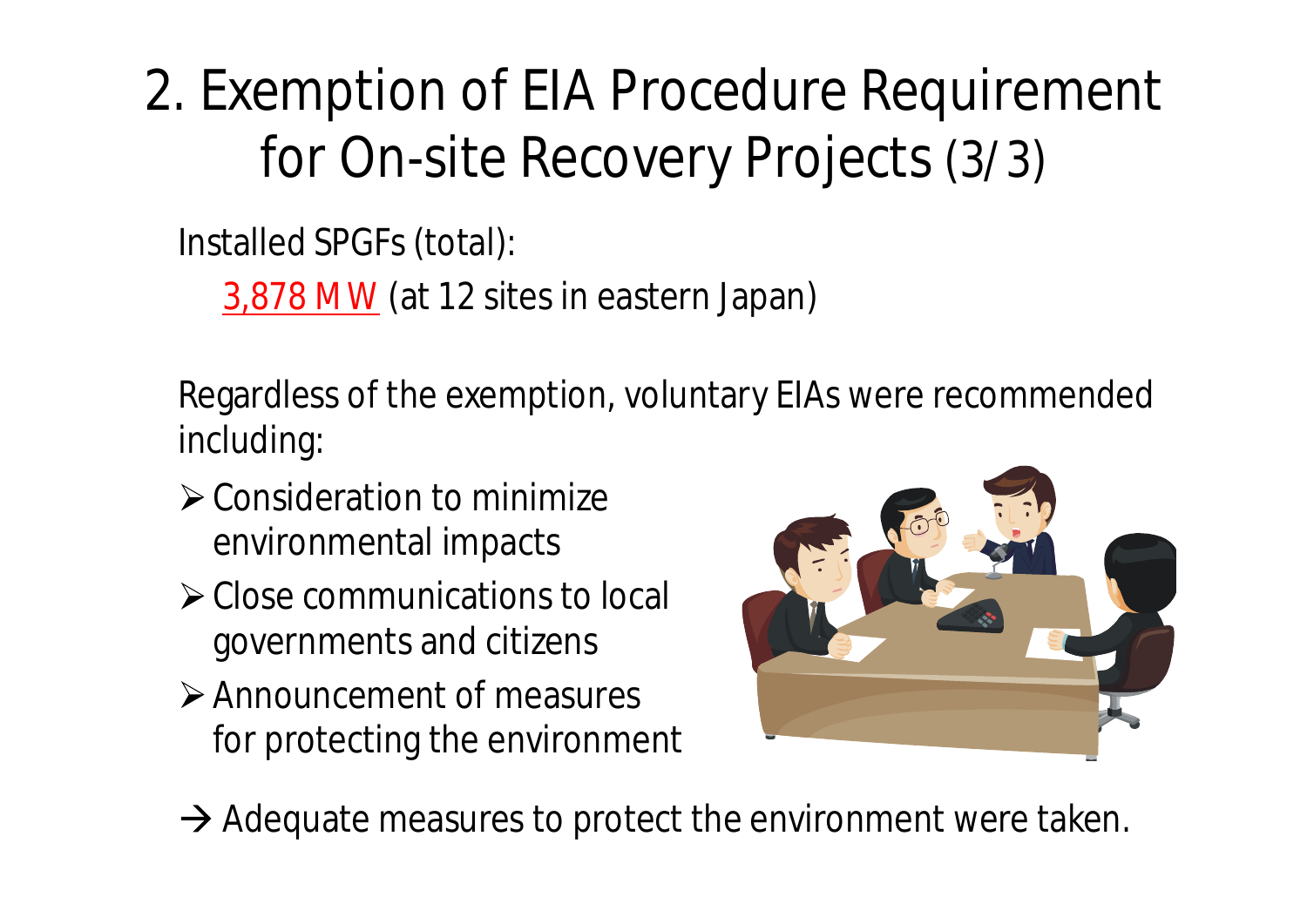### **2. Special EIA Procedure for Relocation Projects (1/3)**

Relocation of residential areas to uplands planned

→ Need for relocation of railway tracks (Exemption NOT applicable)

 $\rightarrow$  Special EIA procedure was developed anew



Relocation of residential areas to uplands \*3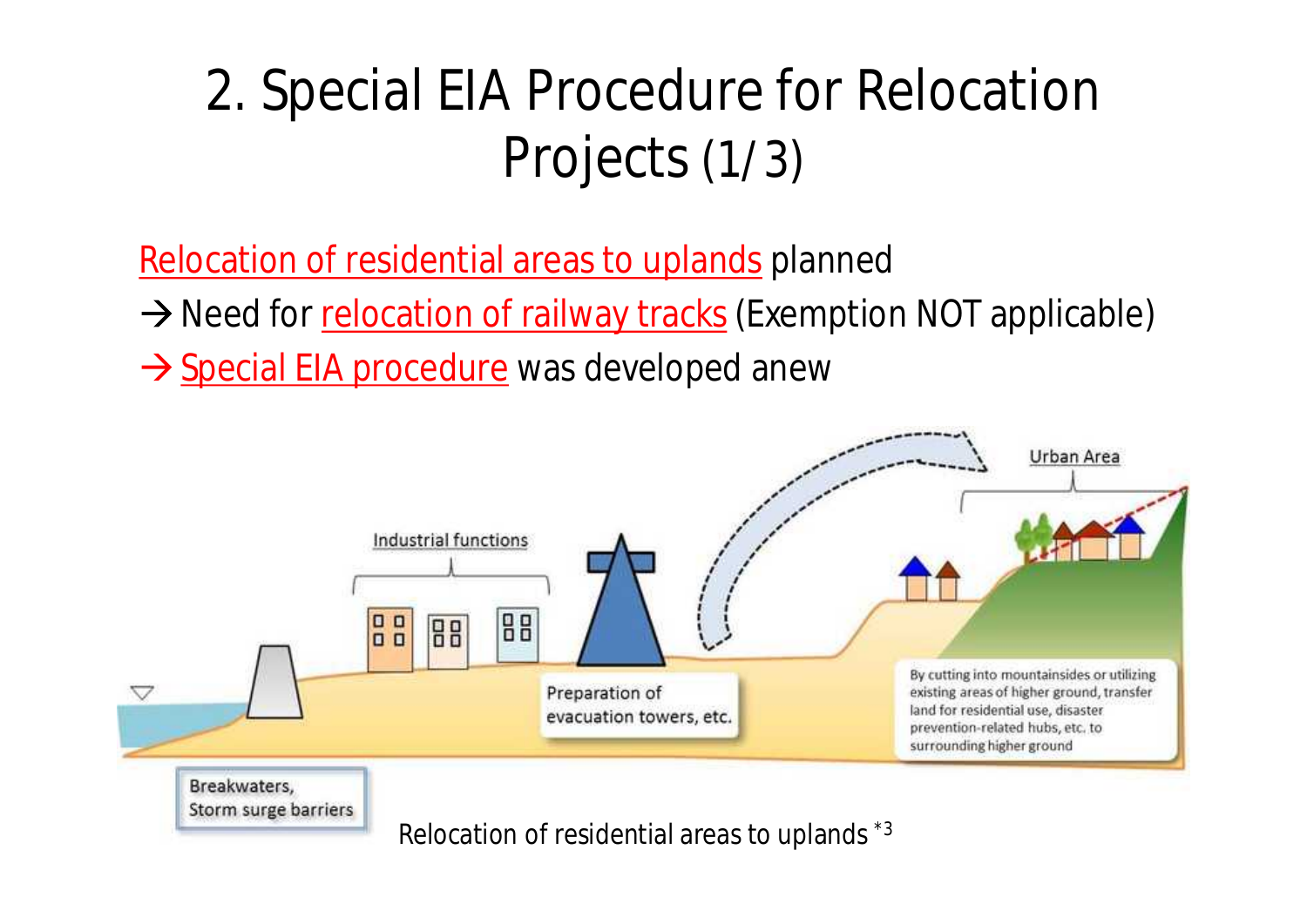### **2. Special EIA Procedure for Relocation Projects (2/3)**

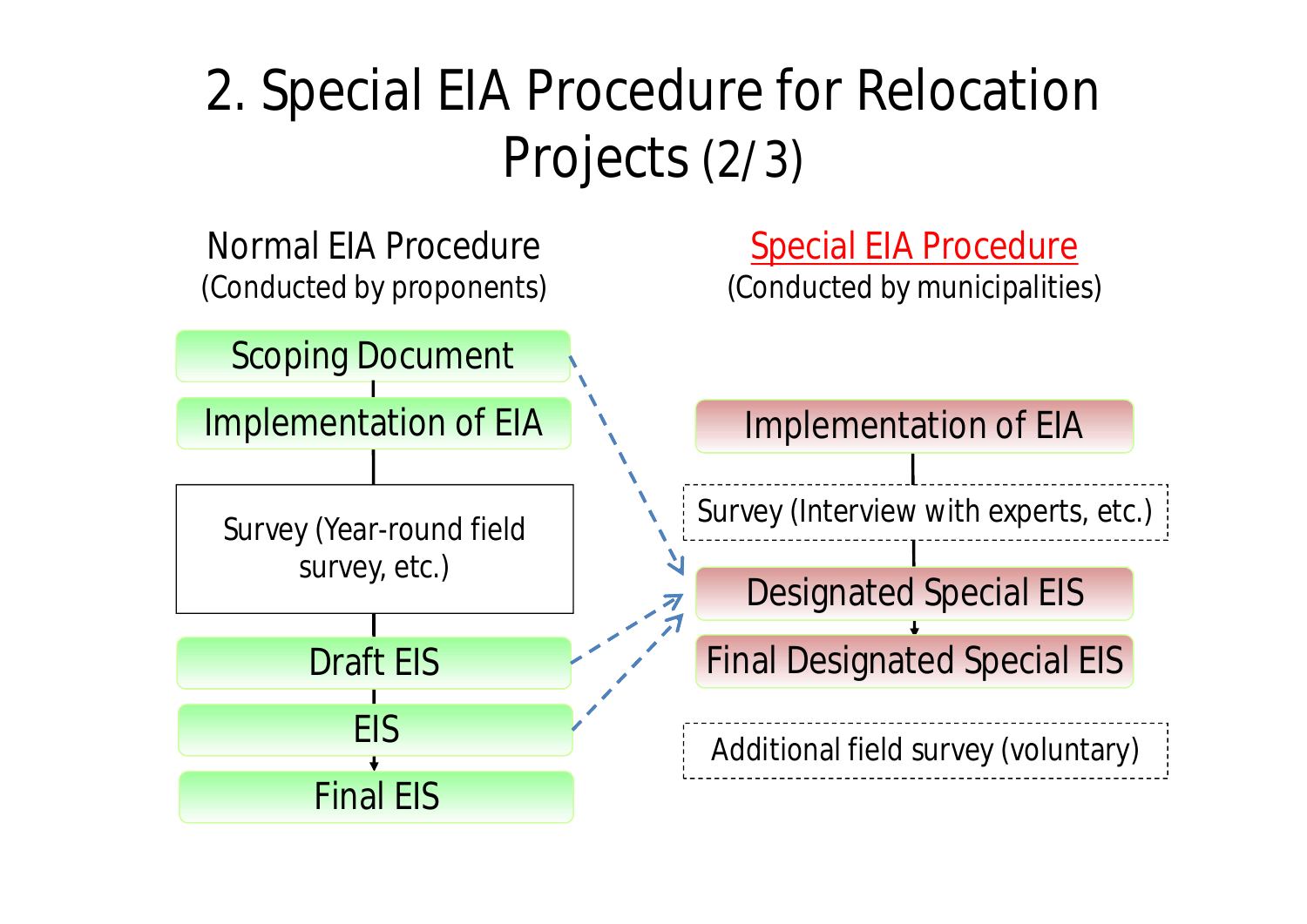#### **2. Special EIA Procedure for Relocation Projects (3/3)**

#### Joban Rail Line relocation project

- $\triangleright$  Relocation of stations and railway track
- "Designated Special EIS" published in January 2013 ("Final Designated Special EIS" in March 2013)
- Additional four-season survey will be conducted

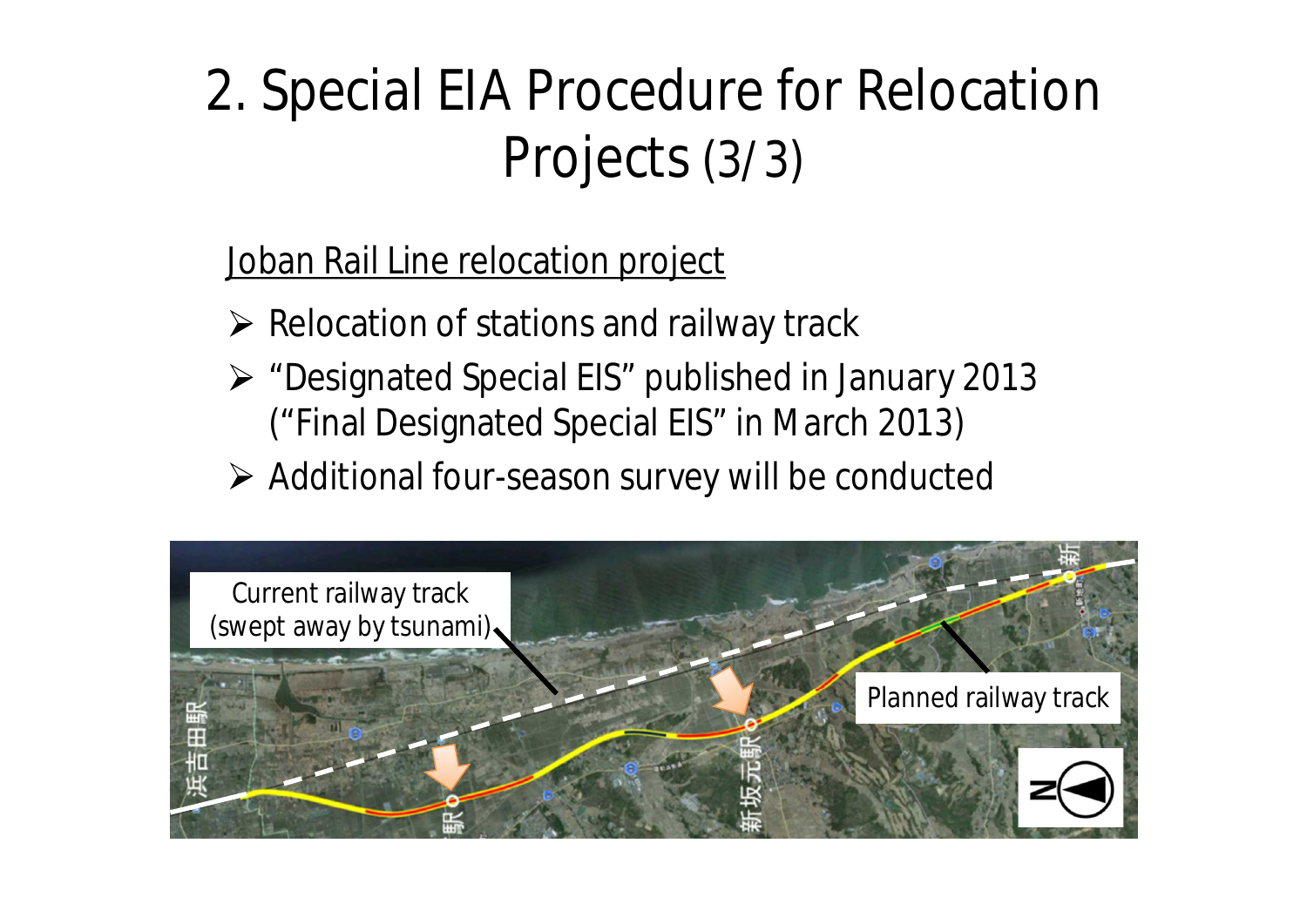## **3. Conclusion**

We have developed the reduced EIA procedures for disaster reconstruction projects, such as:

- $\triangleright$  By skipping or integrating the steps required in the normal EIA procedure
- $\triangleright$  By simplifying the methods of survey

Speedy reconstruction in harmony with environmental conservation is expected.

These systems are accompanied by increased uncertainty about the prediction of environmental impacts.

 $\rightarrow$  Follow-up surveys and monitoring, as well as consideration of additional protection measures, are important.